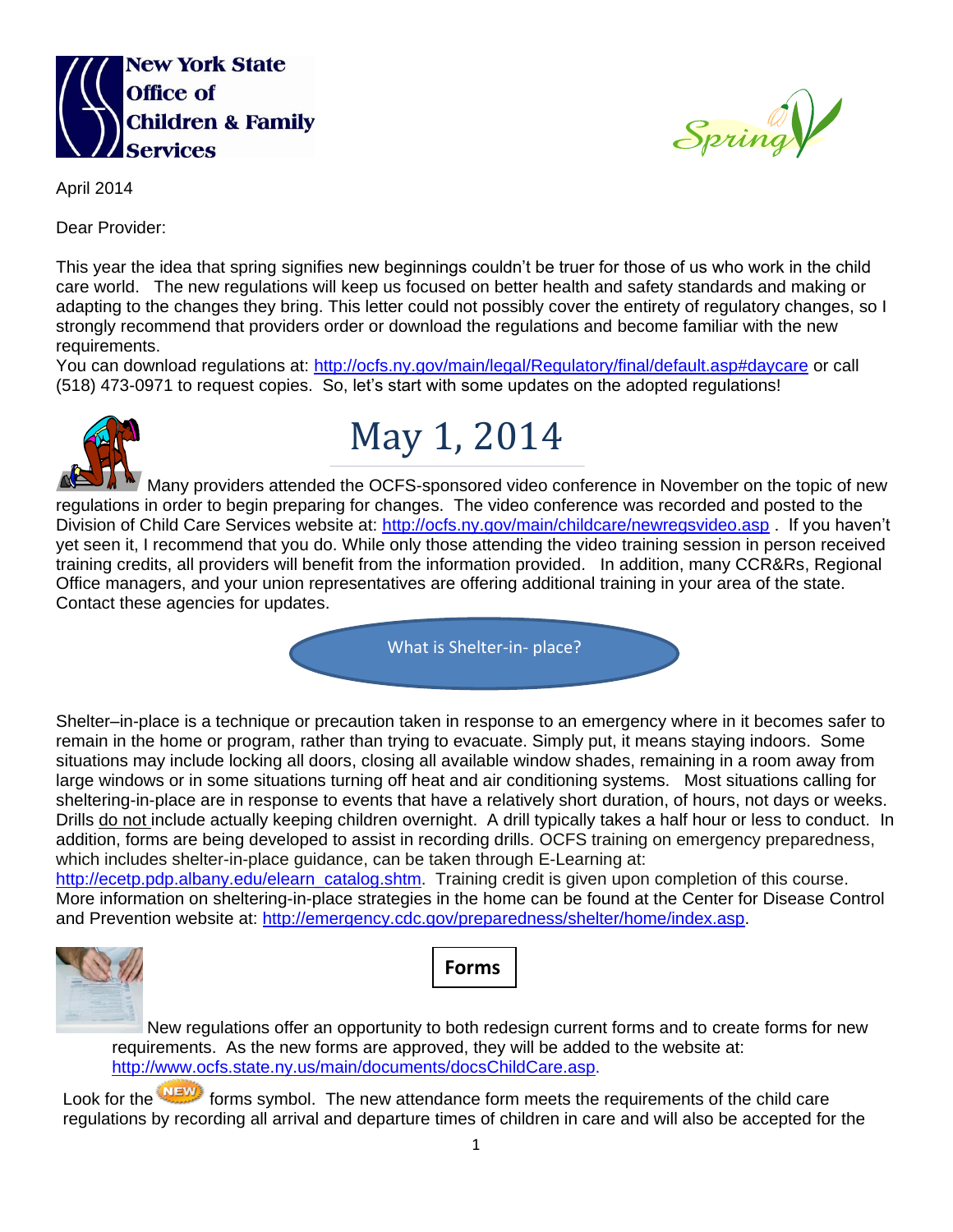Children and Adult Food Program (CACFP) purposes . The attendance form also includes a box to check when you have completed a daily health care check for each child. Additional health care notes are needed only when a health care issue is identified. Come visit the forms web page and get started early. If you have created your own equivalent form, please contact the regional office for approval. New forms will be added over time, so keep checking the website.

## **E-learning and Information Sharing**



 There are **two** new approved E-learning courses available to providers. They are *Obesity Prevention* and *Emergency Preparedness.* You can find these two approved courses at: [http://www.ecetp.pdp.albany.edu/elearn\\_catalog.shtm](http://www.ecetp.pdp.albany.edu/elearn_catalog.shtm) . In addition, OCFS, in collaboration with the NYS Department of Health, is near completion of an on-line training titled *Healthy Beverages.* The training will cover regulatory requirements and best practices for beverages served in child care. Healthy Beverages training is approved and counts toward credit hours. Look for Healthy Beverage training to be listed on our web page under *News* at: [http://www.ocfs.state.ny.us/main/childcare/default.asp.](http://www.ocfs.state.ny.us/main/childcare/default.asp) I also want to point out a noncredit video posting that shares valuable information on safe sleep practices. It is a short 7-minute video and can be viewed at: [http://ocfs.ny.gov/main/cps/safe\\_sleep\\_video.asp](http://ocfs.ny.gov/main/cps/safe_sleep_video.asp) .

These training opportunities support the rationales for the changes in regulation and were produced to assist providers with new health and safety standards. Also, on the topic of information sharing, you will find a brochure in this mailing that was developed to meet the requirement in regulation that: programs share information on healthy food and beverage choices and the prevention of childhood obesity with the parent. Make copies and share or order additional brochures as directed on the brochure.



**Supervision Issues**

The new regulations call for a number of changes in supervision practices. It is important that you focus attention on section.8 (supervision) to keep your program in compliance. I am highlighting some of the changes that go into effect May 1, 2014.

- The provider must be the main caregiver at a child care program. An approved assistant will be permitted to work in place of the provider for up to 30 days per year
- The regulations limit the number of days that the provider can be absent from the program.
- A provider must be approved by the Office or its representatives prior to assuming the role of on-site provider in any family or group family child care program.
- Whenever a person pending approval as a caregiver is being counted in ratio for the program, the provider must be at the program and supervising this person.
- For the purposes of off-site activities or transportation, if the group of children is divided, the ratio requirements must be maintained.
- When the provider is absent for more than 3 consecutive days or has reason to be absent on a recurring basis, the Office must be notified in advance.
- The program is required to keep a written record of the caregiver in place of the absent provider, regardless of the length of the absence.
- In other than emergency situations such as illness or accident, parents must be notified in writing 2 weeks prior to any long-term absence (more than 3 consecutive days) of the provider.
- Volunteers may **not** count in ratio. If you use an individual on a regular basis and would benefit from using them to count in ratio, he/she must be approved as an assistant.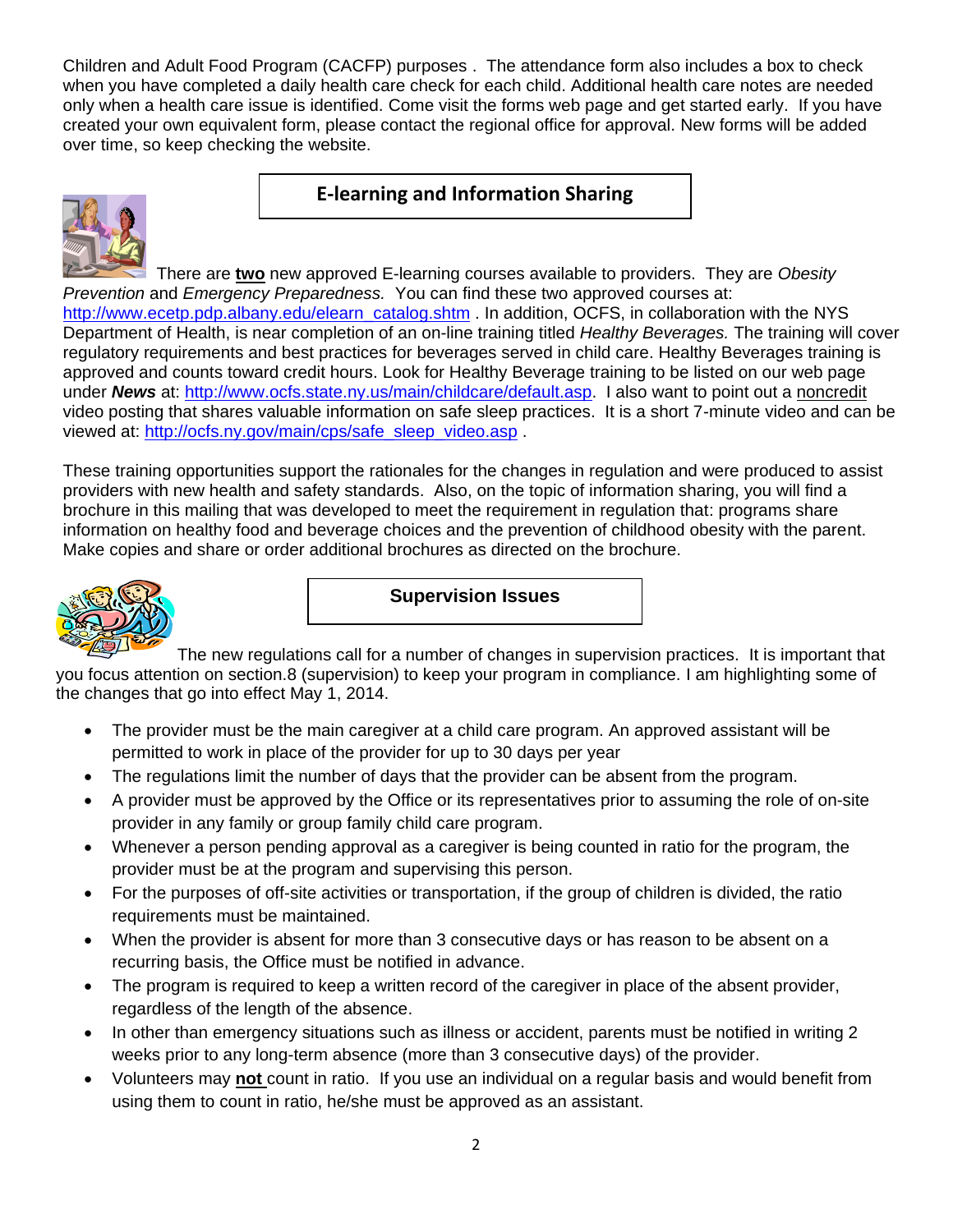- All substitutes will have new requirements to meet on May 1, 2014. He/she will be required to submit a medical statement, TB testing, three acceptable references and meet minimal qualifications associated with the role. Medical statements and TB tests completed within the past year will be accepted as meeting the regulatory requirement. Substitutes that are also household members and have a medical on file will not need to submit a new medical, but must submit the results of the TB testing.
- Providers must document daily schedules of the arrival and departure times of each caregiver, employees and volunteers.
- The licensee must make a written request and have the request approved by the Office before providing an additional shift of care beyond what was specified and approved in the initial application.
- All caregivers must have their medicals and TB testing submitted to the program prior to any contact with children.
- All caregivers must also have approval from the Office prior to any unsupervised contact with children in care.



## **On-Site Providers and Owners of Multiple Programs**

If you are a licensee or registrant and you have already appointed an "on-site" provider to serve as the main caregiver at one or more of your programs, you will be able to continue operating these specific programs with an on-site provider. However, if the current on-site provider leaves the program, he/she may only be replaced by a person who has been approved by OCFS after meeting all the requirements: medical exams, background checks and qualifications including the mandatory Health and Safety course. These requirements are not new; these are the exact requirements a provider must have in place in order for their initial application to be approved as licensed or registered. Child day care providers who operate with an on-site provider or operate multiple programs must develop a strategy for staff development in these areas in order to keep their business in compliance with regulation.

The new regulations also require that a licensee/registrant operating more than one licensed or registered family-based day care program must complete training in the management and administration of multiple day care sites. The Office of Children and Family Services will sponsor this training. The Training is free of charge and may be counted toward the 30 hours of required training and must be completed by May 1, 20**15**. Here is a schedule of the first training dates available:

- Tuesday, August 26<sup>th</sup> 2014 at the Child Care Council in Rochester
- Thursday, September 4<sup>th</sup> 2014 at the Long Island Regional Office in Hauppauge
- Tuesday, September 16<sup>th</sup> 2014 at the OTDA Harlem Training Center in Manhattan
- Wednesday, September 17<sup>th</sup> 2014 at the OTDA Harlem Training Center in Manhattan

Call the Professional Development Program at 1-800-295-9616 to reserve a training slot.



## **Limits on Screen Time Activities**

The new regulations limit screen time for children. TVs should be on only when they are part of a *planned developmentally appropriate program with an educational, social, physical or other learning objective that includes identified goals and objectives. There must be an educational, social or physical* learning experience and the provider must know what that learning experience is. Television and other electronic visual media must not be used solely to occupy time. Children must not watch television or other electronic visual media during meals or established nap times.

What's better than watching television? Fun physical activities! The regulations now require that there be physical activity, appropriate to the ages of the children in care, every day.